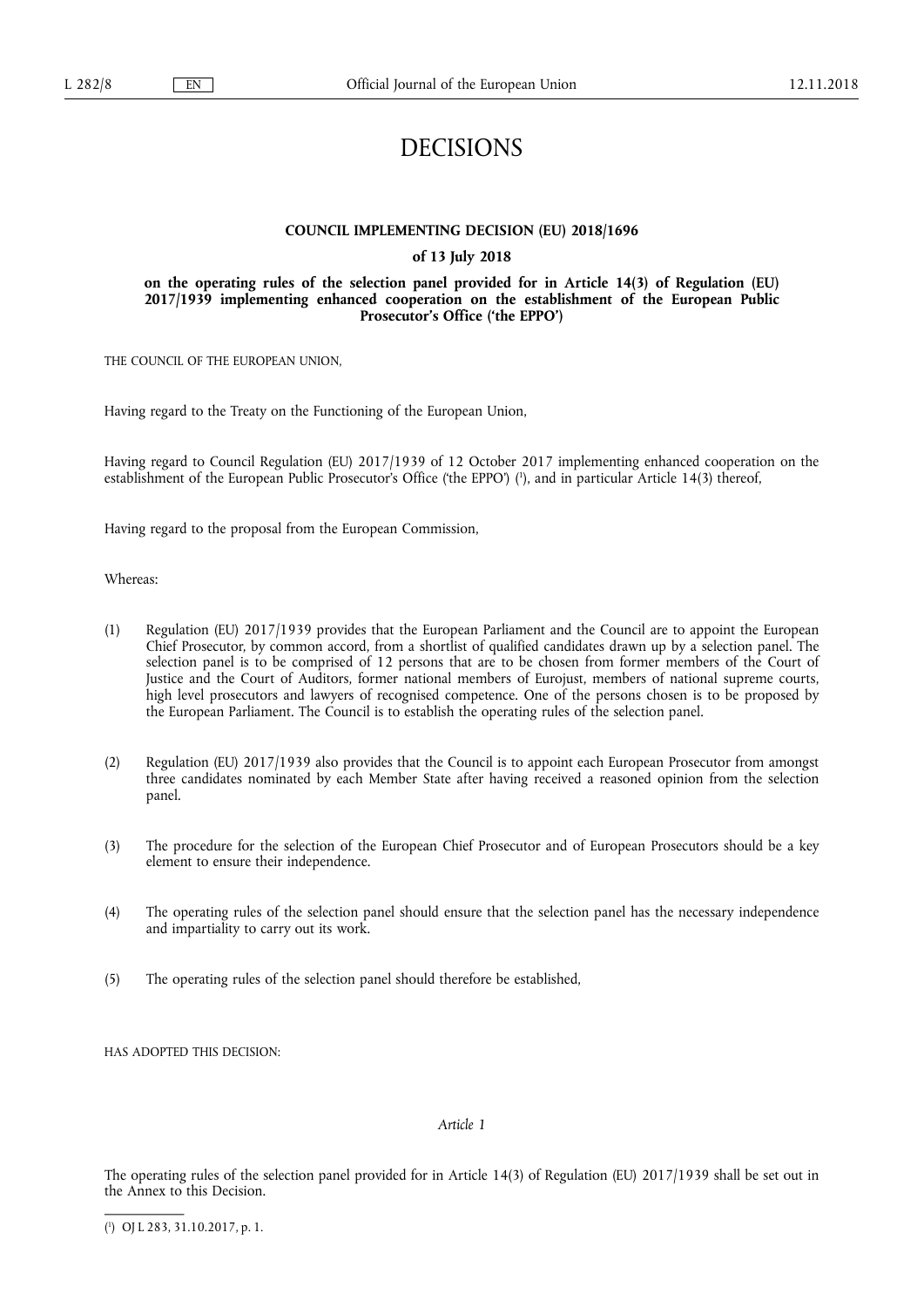# *Article 2*

This Decision shall enter into force on the twentieth day following that of its publication in the *Official Journal of the European Union*.

Done at Brussels, 13 July 2018.

*For the Council The President*  H. LÖGER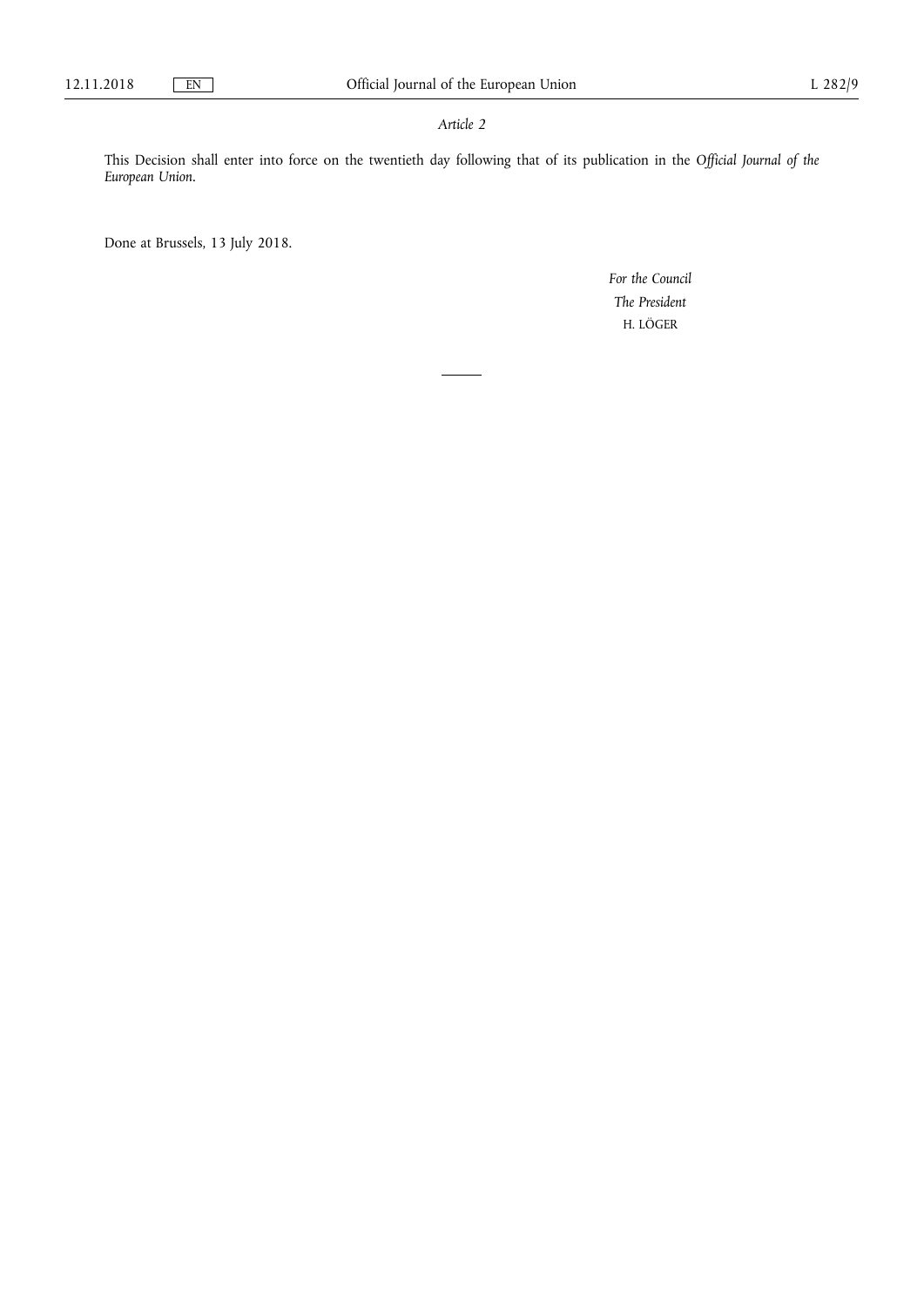#### *ANNEX*

# **OPERATING RULES OF THE SELECTION PANEL**

I. Mission

The selection panel shall draw up a shortlist of qualified candidates for the position of European Chief Prosecutor, in accordance with Article 14(3) of Regulation (EU) 2017/1939 ( 1 ), before the appointment of the European Chief Prosecutor by the European Parliament and the Council. It shall also provide a reasoned opinion on the qualifications of candidates nominated for the position of European Prosecutor in accordance with Article 16(2) of Regulation (EU) 2017/1939. The Council shall appoint the European Prosecutors after receipt of the reasoned opinion.

#### II. Composition and term of office

The selection panel shall be comprised of 12 persons who, at the time of their appointment, are former members of the Court of Justice and the Court of Auditors, former national members of Eurojust, members of national supreme courts, high-level prosecutors or lawyers of recognised competence. All members shall meet at least one of the abovementioned criteria at the time of their appointment.

The members of the selection panel shall be appointed by the Council, on a proposal by the Commission, for a period of four years. One of the persons chosen shall be proposed by the European Parliament. A person who is to replace a member before the expiry of that period shall be appointed for the remainder of their predecessor's term of office following the same procedure, as soon as possible after the termination of the membership of his/her predecessor. Members of the selection panel may be reappointed once.

#### III. Presidency and secretariat

The selection panel shall be chaired by one of its members, elected for that purpose by the members of the selection panel by a majority vote. The Commission shall be responsible for the selection panel's secretariat. The secretariat shall provide the administrative support necessary for the working of the selection panel, including the translation of documents. It shall also transmit the shortlist of qualified candidates for the post of European Chief Prosecutor to the European Parliament and the Council, and, respectively, the reasoned opinions on the candidates' qualifications to perform the duties of European Prosecutors to the Council.

#### IV. Deliberations and quorum

The deliberations of the selection panel shall be confidential and shall take place *in camera*. The meetings of the selection panel shall be only valid if at least nine members are present.

Decisions of the selection panel shall be taken by consensus. However, if a member asks for a vote, the decision shall be taken by a simple majority of the members present. In the event of a tie in the voting, the chair shall have the casting vote. The same rules shall also apply for the determination of the language regime as set out in Rule X.

#### V. Referral to the selection panel and requests for additional information

As soon as the applications for the position of European Chief Prosecutor have been received, the secretariat shall send them to all the members of the selection panel. The same applies to nominations for the position of European Prosecutor, including the accompanying documents submitted by the Member States.

The selection panel may ask applicants to provide additional information or other material which the selection panel considers necessary for its deliberations, and, in the case of nominations for the position of European Prosecutor, the selection panel may ask the government of the nominating Member State to provide such information or material.

#### VI. Review and hearing

1. Procedure for the appointment of the European Chief Prosecutor

Upon receipt of the candidates' applications, the selection panel shall review the applications with regard to the requirements set out in Article 14(2) of Regulation (EU) 2017/1939, as further specified in the vacancy notice.

<sup>(</sup> 1 ) Council Regulation (EU) 2017/1939 of 12 October 2017 implementing enhanced cooperation on the establishment of the European Public Prosecutor's Office ('the EPPO') (OJ L 283, 31.10.2017, p. 1).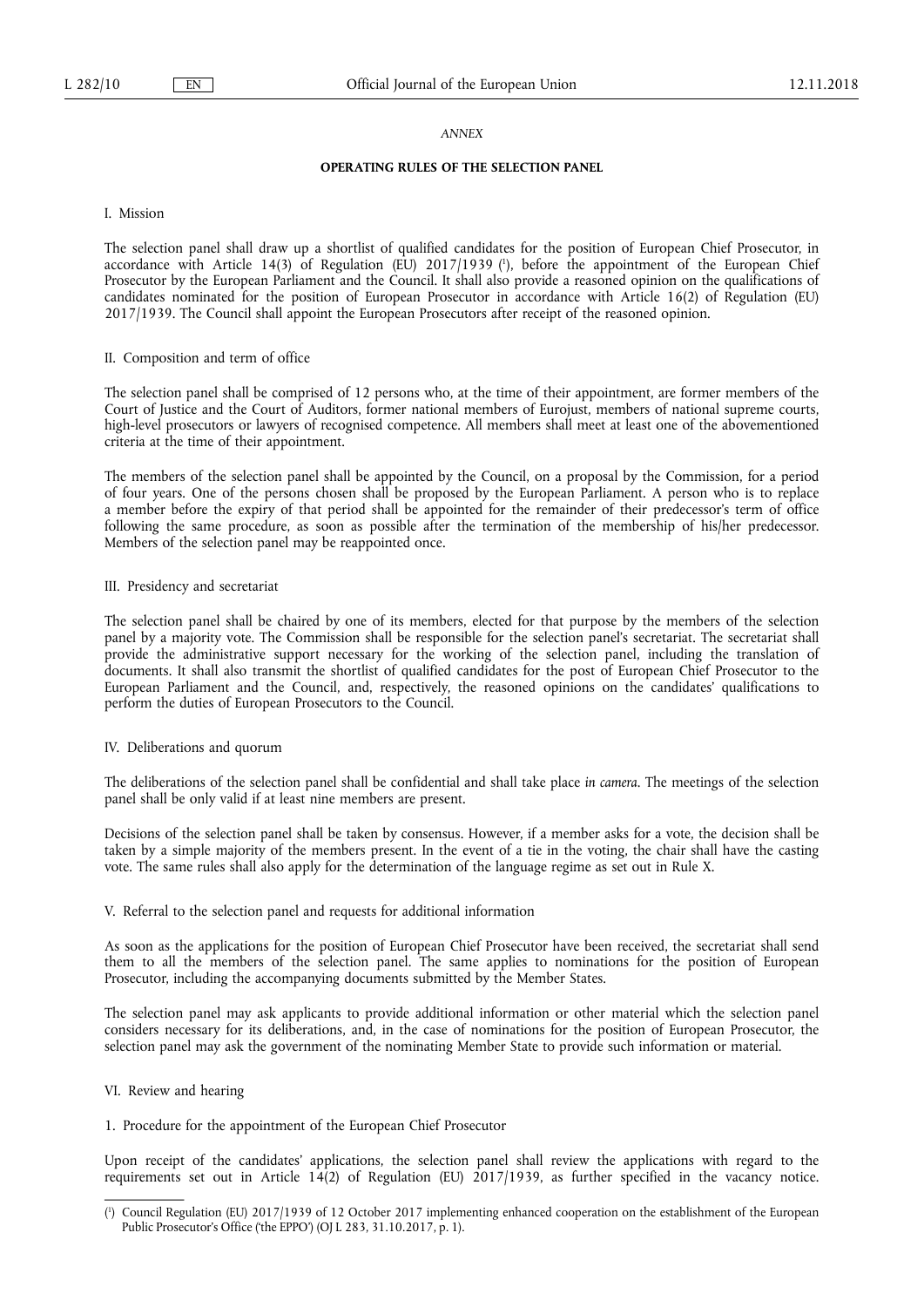Candidates who do not meet the eligibility requirements shall be excluded from the next steps of the procedure. The selection panel shall rank candidates who fulfil the requirements according to their qualifications and experience, on the basis of the documentation and information provided in the application or produced following a request pursuant to Rule V. A sufficient number of the highest ranked candidates shall be heard by the selection panel to enable it to establish the shortlist referred to in Rule VII(1). The hearing shall take place in person.

Candidates who do not fulfil the eligibility requirements or who are not invited to be heard by the selection panel shall be informed of the reasons. A candidate may react to this decision stating the reasons why he/she does not agree with the selection panel's assessment. Subsequently, the selection panel will reassess the candidate's application and inform him/her of its conclusion in writing. Candidates who are excluded from the selection procedure may submit a complaint within the meaning of Article 90(2) of the Staff Regulations of Officials laid down in Council Regulation (EEC, Euratom, ECSC) No 259/68 (<sup>1</sup>) (the 'Staff Regulations') to the Council.

#### 2. Procedure for the appointment of European Prosecutors

Upon receipt of the nominations, the selection panel shall review them with regard to the requirements set out in Article 16(1) of Regulation (EU) 2017/1939. The selection panel shall hear the candidates nominated. The hearing shall take place in person.

In the event that a nominated candidate withdraws his/her nomination before the hearing takes place, the selection panel shall, through its secretariat, request that the Member State concerned nominate a new candidate.

VII. Findings and statement of reasons

#### 1. European Chief Prosecutor

Based on its findings during the review and hearing, the selection panel shall draw up a shortlist of three to five candidates to be submitted to the European Parliament and to the Council. It shall provide reasons for selecting the candidates on the shortlist. Candidates who are not placed on the shortlist shall be informed of the reasons.

The selection panel shall rank the candidates according to their qualifications and experience. The ranking shall indicate the selection panel's order of preference and shall not be binding on the European Parliament and the Council. Candidates who are not included in the shortlist of qualified candidates drawn up by the selection panel may submit a complaint within the meaning of Article 90(2) of the Staff Regulations to the Council.

#### 2. European Prosecutors

Based on its findings during the review and hearing, the selection panel shall formulate an opinion on the candidates' qualifications to perform the duties of European Prosecutors and shall expressly state whether or not a candidate fulfils the conditions in Article 16(1) of Regulation (EU) 2017/1939. The selection panel shall provide reasons for its opinion.

In the event that nominated candidates do not fulfil the conditions set out in Article 16(1) of Regulation (EU) 2017/1939, the selection panel shall, through its secretariat, request that the Member State concerned nominate a corresponding number of new candidates.

The selection panel shall rank the candidates according to their qualifications and experience. The ranking shall indicate the selection panel's order of preference and shall not be binding on the Council.

#### VIII. Financial provisions

Members of the selection panel required to travel away from their place of residence in order to carry out their duties shall be entitled to reimbursement of their expenses and an allowance in accordance with Article 9 of Council Regulation (EU) 2016/300 ( 2 ).

The corresponding expenditure shall be borne by the Council.

<sup>(</sup> 1 ) Regulation (EEC, Euratom, ECSC) No 259/68 of the Council of 29 February 1968 laying down the Staff Regulations of Officials and the Conditions of Employment of Other Servants of the European Communities and instituting special measures temporarily applicable to officials of the Commission (OJ L 56, 4.3.1968, p. 1).

<sup>(</sup> 2 ) Council Regulation (EU) 2016/300 of 29 February 2016 determining the emoluments of EU high-level public office holders (OJ L 58, 4.3.2016, p. 1).